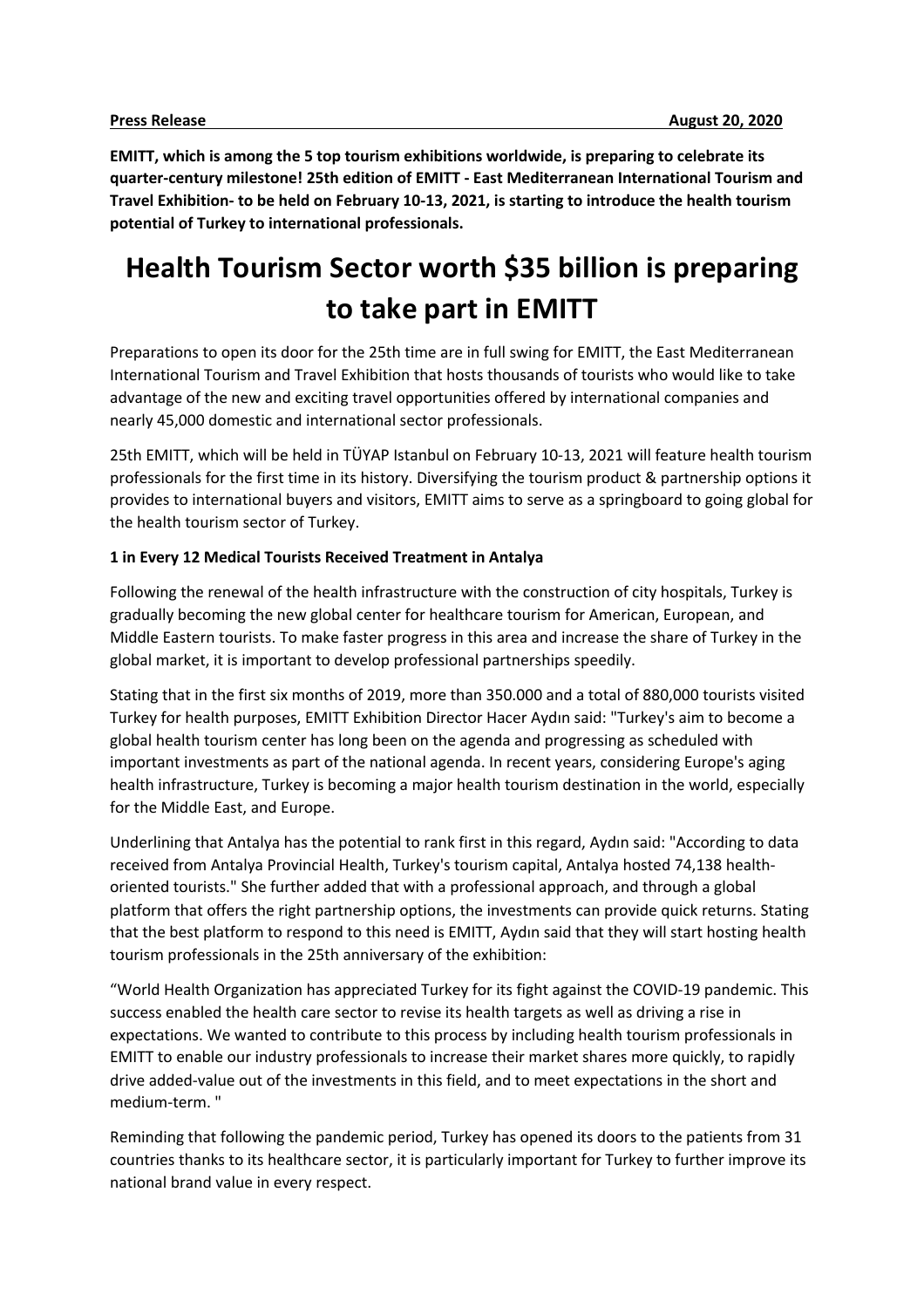## **EMITT is Preparing to Marks Quarter Century Milestone**

Saying that EMITT's position in the global arena and Turkey's strengths in the tourism sector will be improved with the participation of new exhibitors, Aydın stated: "Participation of health professionals to the EMITT in its 25th edition will be a win-win for everyone. With this high energy and enthusiasm, we continue to work in full swing for EMITT, which will celebrate its quarter-century milestone on February 10-13, 2021.

## **Aydın: "Tourism could lose \$24.5 Billion"**

Saying that this season is like no other due to the pandemic, Aydın further added that the decisions on lifting travel restrictions by Russia, Germany, and the United Kingdom, which are among the countries that send the highest numbers of tourists to Turkey in 2019, has seen some recovery.

In an interview she gave in April 2020, Aydın stated that the loss of the sector could exceed \$16 billion due to the pandemic and tourism sector, which generated \$34.5 billion in tourism revenues in 2019, could lose \$24.5 billion and regarding the forecast announced by TÜRSAB (Association of Turkish Travel Agencies), for tourism revenues to reach \$10-12 billion TÜRSAB, the year-end loss may hit \$24.5 billion.

In May 2020, the World Tourism Organization (UNWTO) announced that 100 to 120 million-strong workforces in the tourism sector worldwide is at risk and the global tourism market may shrink as much as 80%. The global tourism market has not experienced such a crisis since 1950. However, according to UNWTO estimates, the Middle East will recover faster and sooner than other parts of the world. The tourism sector in the region including Turkey was expected to see 40% recovery by end-September, 70% by year-end. Looking at today's figures, we can say that these estimates prove to be correct for Turkey.

#### **Health Tourism expenditure is 2.5 Times Higher than the Average**

Underlining that health tourism will make a significant contribution especially in terms of inflow of foreign currency, Aydın reminded that according to TÜİK (Turkish Statistical Institute) data, the share of health tourism expenditures in 2019 was \$1 billion 65 million equivalent to 3.09% of the total tourism income:

In the previous year, per capital health expenditures were over \$1200. While the average tourism expenditure per tourist was recorded at \$666, we see that the health tourism income is almost twice that of tourism expenditure. We can significantly contribute to our country's employment rate with significant economic growth spurt, sustainable growth, and revenues in the future. "

## **EMITT 2020 hosted more than 44.000 Visitors & Nearly 1000 Exhibitors**

At the 24th EMITT was held under the corporate sponsorship of T.R. Ministry of Culture and Tourism, T.R. Governorship of İstanbul, İstanbul Metropolitan Municipality, and Turkish Airlines together with the support of KOSGEB and business partnership of Turkish Hoteliers Federation (TÜROFED) and Turkish Tourism Investors Association (TTYD) between January 30 – 2 February at TÜYAP Fair, Convention, and Congress Center one of the top four tourism exhibitions in the world, 24th EMITT Tourism Exhibition hosted more than 44 thousand visitors and around 1000 exhibitors from 103 countries. As well as bringing together 200 hosted buyers from 20 countries with exhibitors and visitors, the exhibition also hosted 4.476 appointed business meetings.